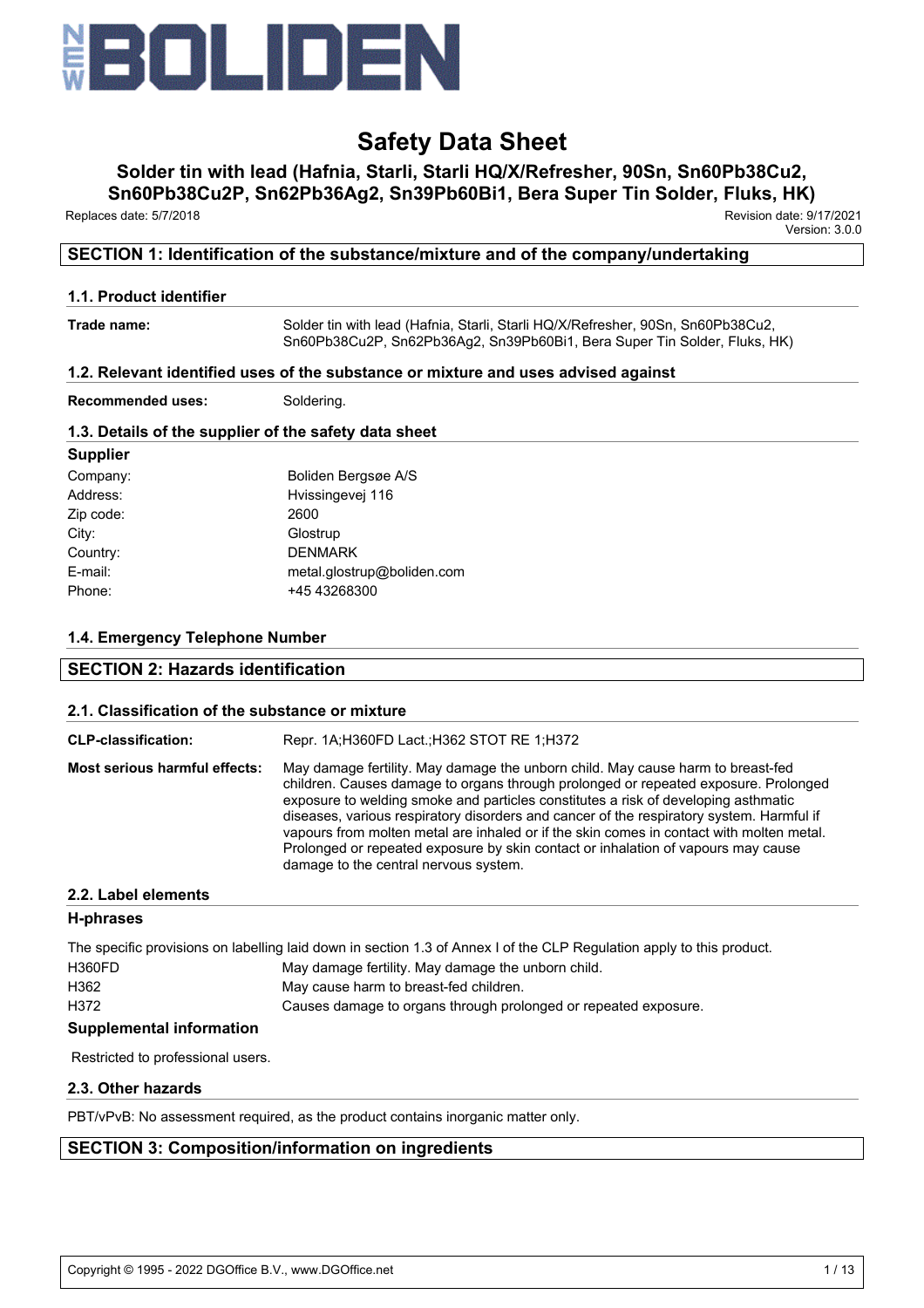

# **Solder tin with lead (Hafnia, Starli, Starli HQ/X/Refresher, 90Sn, Sn60Pb38Cu2,**

**Sn60Pb38Cu2P, Sn62Pb36Ag2, Sn39Pb60Bi1, Bera Super Tin Solder, Fluks, HK)**

Replaces date: 5/7/2018 Revision date: 9/17/2021

Version: 3.0.0

### **3.2. Mixtures**

| Substance        | CAS No./ EC No./<br>REACH Reg. No.              | Concentration | <b>Notes</b> | CLP-classification                               |
|------------------|-------------------------------------------------|---------------|--------------|--------------------------------------------------|
| Lead             | 7439-92-1<br>231-100-4<br>01-2119513221-59-0085 | l9 - 80%      |              | Repr. 1A;H360FD<br>Lact.: H362<br>STOT RE 1;H372 |
| Tin              | 7440-31-5<br>231-141-8<br>01-2119486474-28-0024 | l20 - 95%     |              |                                                  |
| Zinc             | 7440-66-6<br>231-175-3<br>01-2119467174-37-0023 | l0 - 25%      |              |                                                  |
| Silver, metallic | 7440-22-4<br>231-131-3<br>01-2119555669-21-0074 | l0 - 2.5%     |              |                                                  |
| Antimony         | 7440-36-0<br>231-146-5<br>01-2119475609-24-0026 | l0 - 3%       |              |                                                  |
| Copper           | 7440-50-8<br>231-159-6<br>01-2119480154-42-0184 | l0 - 2.5%     |              |                                                  |
| Bismuth          | 7440-69-9<br>231-177-4                          | l0 - 1.5%     |              |                                                  |

Please see section 16 for the full text of H- / EUH-phrases..

### **SECTION 4: First aid measures**

#### **4.1. Description of first aid measures**

| Inhalation:          | Seek fresh air. Seek medical advice in case of persistent discomfort.                                                            |
|----------------------|----------------------------------------------------------------------------------------------------------------------------------|
| Ingestion:           | Wash out mouth thoroughly and drink 1-2 glasses of water in small sips. Seek medical<br>advice in case of persistent discomfort. |
| <b>Skin contact:</b> | Remove contaminated clothing. Wash skin with soap and water. Seek medical advice in<br>case of persistent discomfort.            |
| Eye contact:         | Flush with water (preferably using eye wash equipment) until irritation subsides. Seek<br>medical advice if symptoms persist.    |
| General:             | When obtaining medical advice, show the safety data sheet or label.                                                              |

#### **4.2. Most important symptoms and effects, both acute and delayed**

May cause harm to breast-fed children. May damage fertility. May damage the unborn child. Causes damage to organs through prolonged or repeated exposure. Harmful if vapours from molten metal are inhaled or if the skin comes in contact with molten metal. Prolonged or repeated exposure by skin contact or inhalation of vapours may cause damage to the central nervous system. Prolonged exposure to welding smoke and particles constitutes a risk of developing asthmatic diseases, various respiratory disorders and cancer of the respiratory system.

#### **4.3. Indication of any immediate medical attention and special treatment needed**

Treat symptoms. No special immediate treatment required.

### **SECTION 5: Firefighting measures**

#### **5.1. Extinguishing media**

**Suitable extinguishing media:** The product is not directly flammable. Choose extinguishing agents based on the

surrounding fire. Copyright © 1995 - 2022 DGOffice B.V., www.DGOffice.net 2 / 13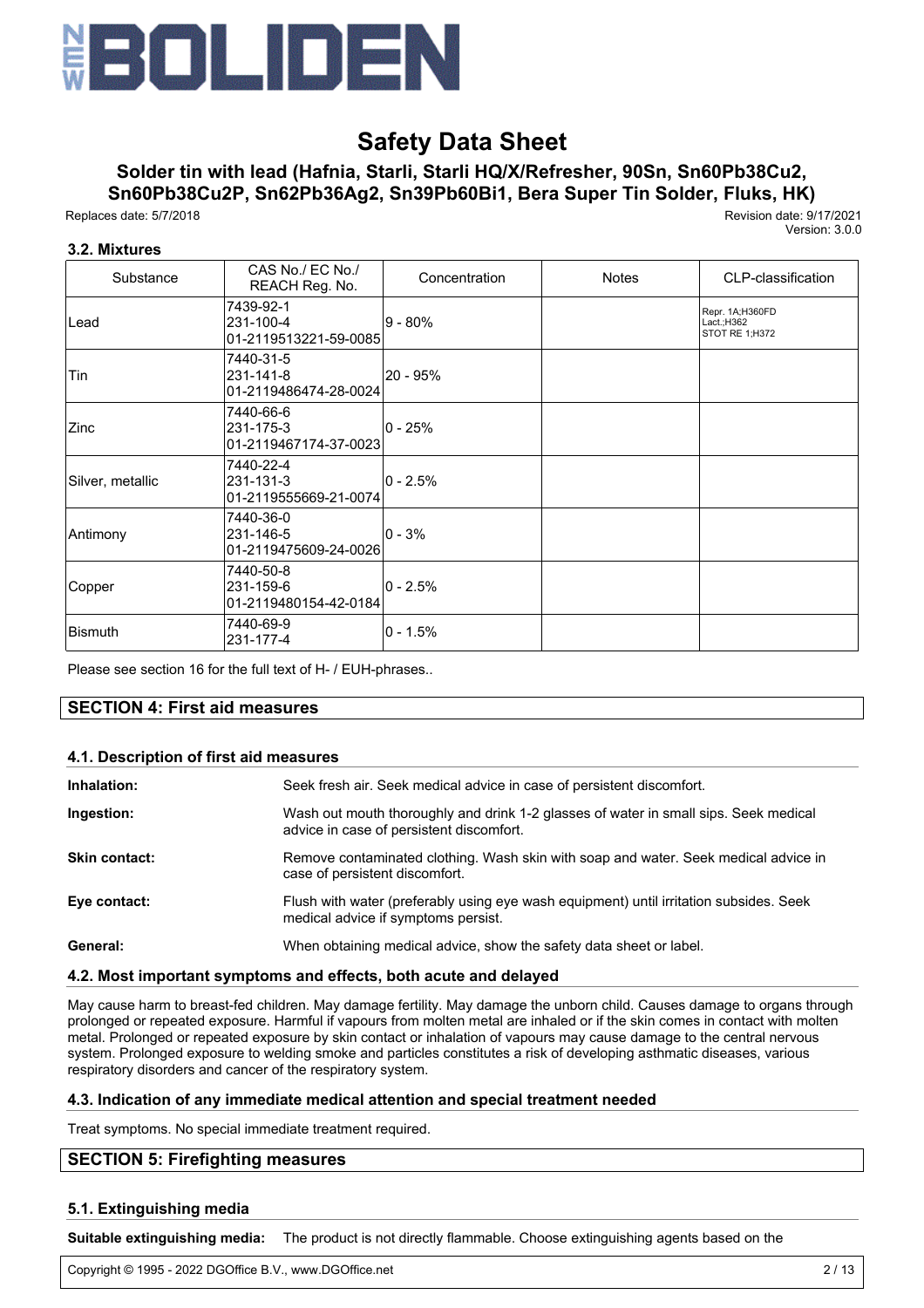

# **Solder tin with lead (Hafnia, Starli, Starli HQ/X/Refresher, 90Sn, Sn60Pb38Cu2,**

**Sn60Pb38Cu2P, Sn62Pb36Ag2, Sn39Pb60Bi1, Bera Super Tin Solder, Fluks, HK)**

Replaces date: 5/7/2018 Revision date: 9/17/2021

surrounding fire.

**Unsuitable extinguishing media:** Do not use water stream, as it may spread the fire.

#### **5.2. Special hazards arising from the substance or mixture**

The product is not directly flammable. Avoid inhalation of vapour and fumes - seek fresh air.

#### **5.3. Advice for firefighters**

Move containers from danger area if it can be done without risk. Avoid inhalation of vapour and flue gases - seek fresh air. Wear Self-Contained Breathing Apparatus (SCBA) with a chemical protection suit only where personal (close) contact is likely.

### **SECTION 6: Accidental release measures**

#### **6.1. Personal precautions, protective equipment and emergency procedures**

**For non-emergency personnel:** Wear safety goggles if there is a risk of eye splash. In case of insufficient ventilation, wear respiratory protective equipment. Wear gloves. Stay upwind/keep distance from source.

**For emergency responders:** In addition to the above: Protective suit equivalent to EN 368, type 3, is recommended.

#### **6.2. Environmental precautions**

Prevent spillage from entering drains and/or surface water.

#### **6.3. Methods and material for containment and cleaning up**

Sweep up/collect spills for possible reuse or transfer to suitable waste containers.

#### **6.4. Reference to other sections**

See section 8 for type of protective equipment. See section 13 for instructions on disposal.

### **SECTION 7: Handling and storage**

#### **7.1. Precautions for safe handling**

Work under effective process ventilation (e.g. local exhaust ventilation). Running water and eye wash equipment must be available. Wash hands before breaks, before using restroom facilities, and at the end of work. A workplace assessment must be conducted to ensure that employees are not exposed to effects that may involve a risk during pregnancy. A workplace assessment must be conducted to ensure that employees are not exposed to effects that may involve a risk when breastfeeding.

#### **7.2. Conditions for safe storage, including any incompatibilities**

Store safely, out of reach of children and away from food, animal feeding stuffs, medicines, etc. Store in a cool, dry place. Do not store with the following: Acids/ Alkalis/ Strong oxidisers/ Chlorine-containing compounds/ Chlorine

#### **7.3. Specific end use(s)**

None.

### **SECTION 8: Exposure controls/personal protection**

#### **8.1. Control parameters**

#### **Occupational exposure limit**

| Substance<br>name | Time period | ppm | mg/m <sup>3</sup> | fiber/cm3 | Comments | Remarks |
|-------------------|-------------|-----|-------------------|-----------|----------|---------|
| Lead              |             |     | 0.15              |           |          |         |

Version: 3.0.0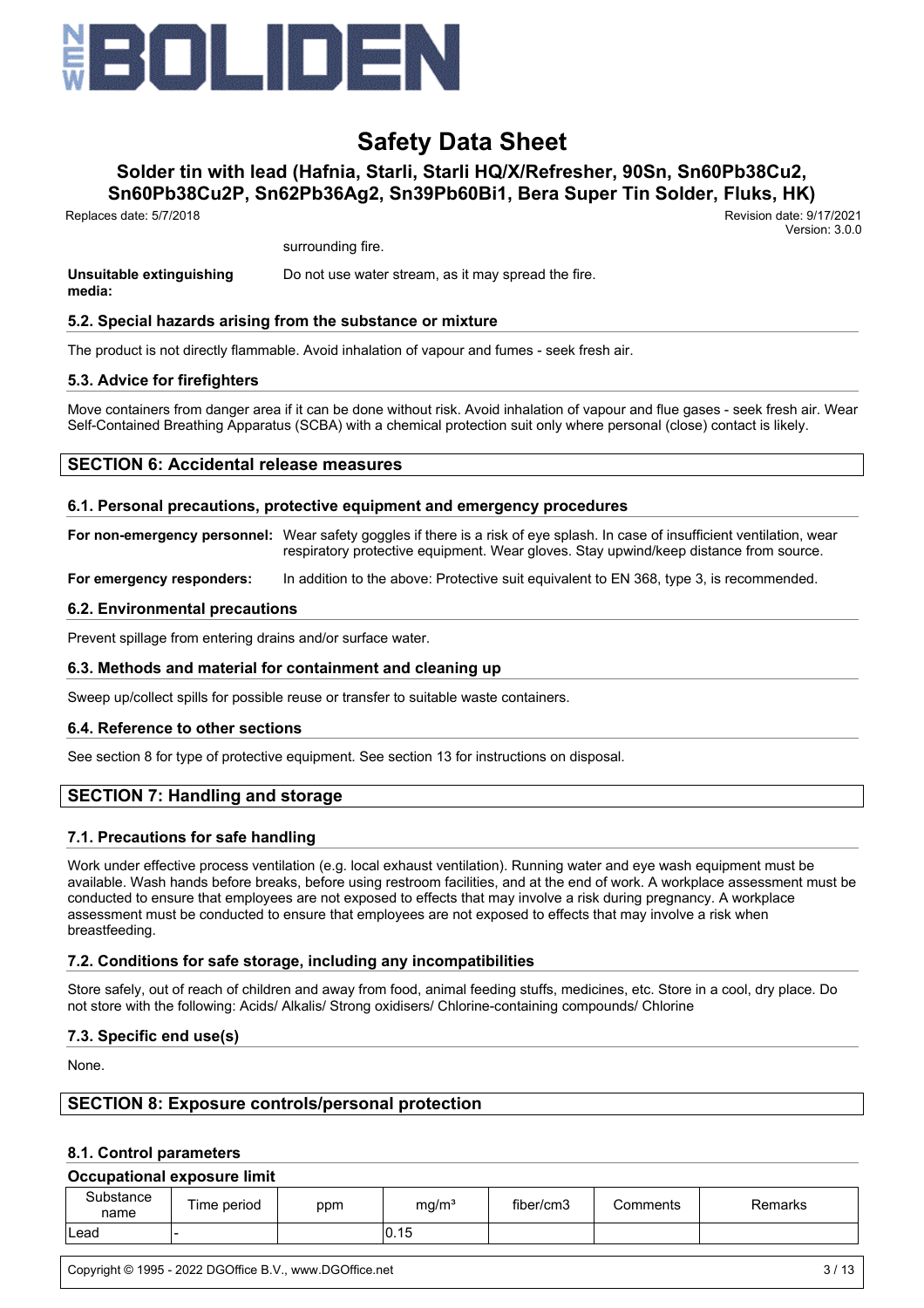

# **Solder tin with lead (Hafnia, Starli, Starli HQ/X/Refresher, 90Sn, Sn60Pb38Cu2,**

**Sn60Pb38Cu2P, Sn62Pb36Ag2, Sn39Pb60Bi1, Bera Super Tin Solder, Fluks, HK)**

Replaces date: 5/7/2018 Revision date: 9/17/2021

Version: 3.0.0

| <b>Measuring methods:</b> | Compliance with occupational exposure limits may be checked by occupational hygiene<br>measurements.                                                                                                                                                                                   |  |  |  |
|---------------------------|----------------------------------------------------------------------------------------------------------------------------------------------------------------------------------------------------------------------------------------------------------------------------------------|--|--|--|
| Legal basis:              | Commission Directive 2000/39/EC (Occupational Exposure Limits) as subsequently<br>amended. Last amended by Commission Directive 2019/1831/EU. Directive 2004/37/EC<br>(Exposure to carcinogens or mutagens at work) as subsequently amended. Last amended<br>by Directive 2019/983/EU. |  |  |  |

# **PNEC**

| Lead, cas-no 7439-92-1                         |                     |                          |                             |             |
|------------------------------------------------|---------------------|--------------------------|-----------------------------|-------------|
| Exposure                                       | Value               | <b>Assessment Factor</b> | <b>Extrapolation Method</b> | Note        |
| PNEC aqua (freshwater) $2,4 \mu$ g/l           |                     |                          |                             |             |
| PNEC aqua (marine<br>water)                    | $3,3$ µg/l          |                          |                             |             |
| <b>PNEC</b> sediment<br>(freshwater)           | 49,7 - 186 mg/kg dw |                          |                             |             |
| PNEC sediment (marine<br>water)                | 168 mg/kg dw        |                          |                             |             |
| PNEC STP (wastewater-<br>treatment facilities) | $0,1$ mg/l          |                          |                             |             |
| Zinc, cas-no 7440-66-6                         |                     |                          |                             |             |
| Exposure                                       | Value               | <b>Assessment Factor</b> | <b>Extrapolation Method</b> | Note        |
| <b>PNEC</b> sediment<br>(freshwater)           | 117,8 mg/kg dw      |                          |                             |             |
| PNEC sediment (marine<br>water)                | 56,5 mg/kg dw       |                          |                             |             |
| PNEC soil                                      | 35,6 mg/kg dw       |                          |                             |             |
|                                                | 52 µg/l             |                          |                             |             |
| PNEC aqua (freshwater) 20,6 µg/l               |                     |                          |                             |             |
| PNEC aqua (marine<br>water)                    | $6,1 \mu g/l$       |                          |                             |             |
| Antimony, cas-no 7440-36-0                     |                     |                          |                             |             |
| Exposure                                       | Value               | <b>Assessment Factor</b> | <b>Extrapolation Method</b> | <b>Note</b> |
| PNEC aqua (freshwater) 0,113 µg/l              |                     |                          |                             |             |
| PNEC aqua (marine<br>water)                    | 0,0113 µg/l         |                          |                             |             |
| PNEC sediment<br>(freshwater)                  | 7,8 mg/kg dw        |                          |                             |             |
| PNEC sediment (marine<br>water)                | 1,56 mg/kg dw       |                          |                             |             |
| PNEC soil                                      | 37 mg/kg dw         |                          |                             |             |
| PNEC STP (wastewater-<br>treatment facilities) | $2,55$ g/l          |                          |                             |             |
| Silver, metallic, cas-no 7440-22-4             |                     |                          |                             |             |
| Exposure                                       | Value               | <b>Assessment Factor</b> | <b>Extrapolation Method</b> | <b>Note</b> |
| PNEC aqua (freshwater) 0,04 µg/l               |                     |                          |                             |             |
| PNEC aqua (marine<br>water)                    | $0,86$ µg/l         |                          |                             |             |
| PNEC sediment<br>(freshwater)                  | 438 mg/kg           |                          |                             |             |
| PNEC sediment (marine<br>water)                | 438 mg/kg           |                          |                             |             |
| PNEC soil                                      | 0,794 mg/kg         |                          |                             |             |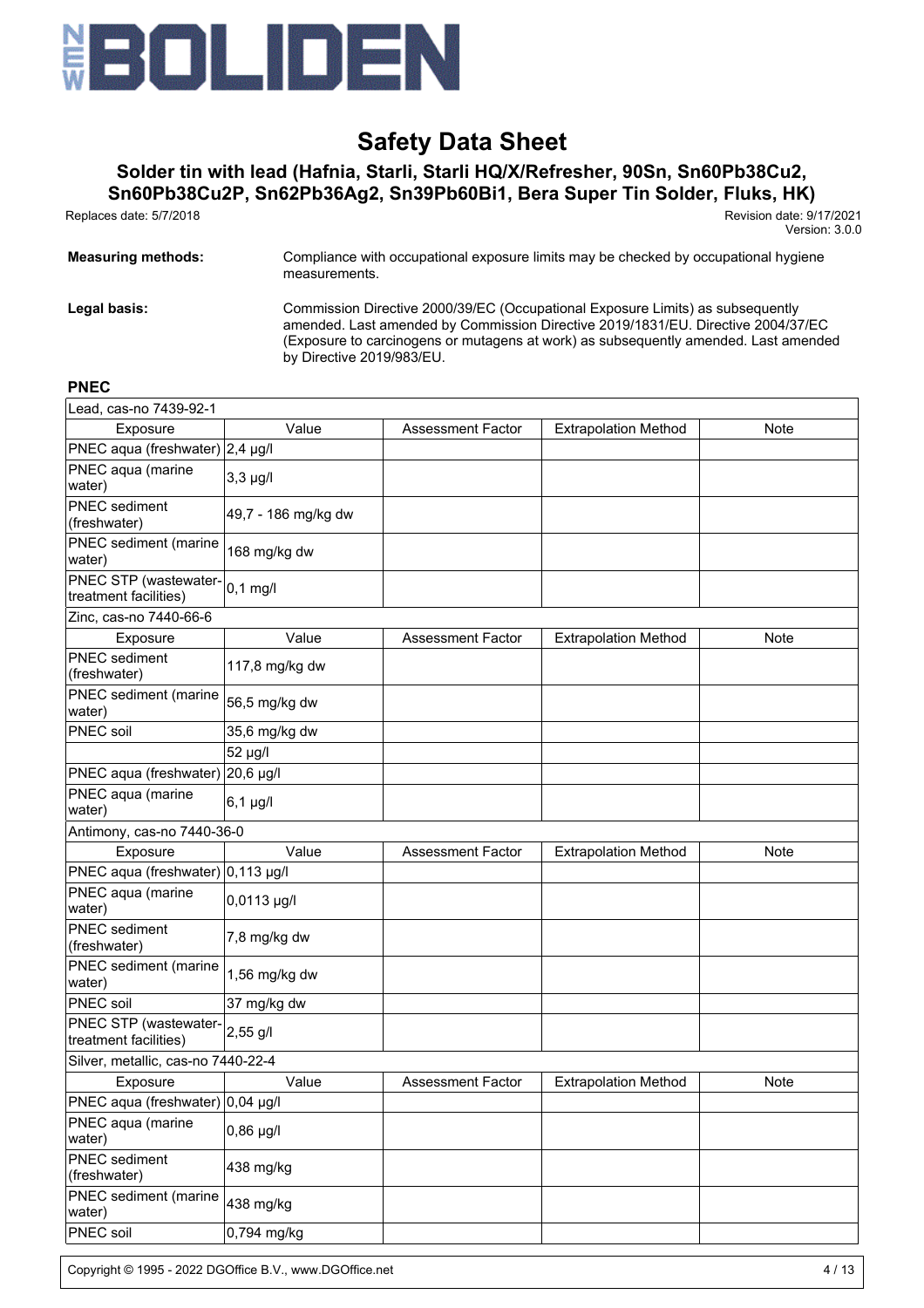

# **Solder tin with lead (Hafnia, Starli, Starli HQ/X/Refresher, 90Sn, Sn60Pb38Cu2, Sn60Pb38Cu2P, Sn62Pb36Ag2, Sn39Pb60Bi1, Bera Super Tin Solder, Fluks, HK)**

Replaces date: 5/7/2018 Revision date: 9/17/2021

Version: 3.0.0

| PNEC STP (wastewater-0,025 mg/l<br>treatment facilities) |               |                          |                             |      |  |  |
|----------------------------------------------------------|---------------|--------------------------|-----------------------------|------|--|--|
| Copper, cas-no 7440-50-8                                 |               |                          |                             |      |  |  |
| Exposure                                                 | Value         | Assessment Factor        | <b>Extrapolation Method</b> | Note |  |  |
| PNEC aqua (freshwater) 7,8 µg/l                          |               |                          |                             |      |  |  |
| PNEC aqua (marine<br>water)                              | 5,2 µg/l      |                          |                             |      |  |  |
| <b>PNEC</b> sediment<br>(freshwater)                     | 87 mg/kg dw   |                          |                             |      |  |  |
| <b>IPNEC</b> sediment                                    | 288 mg/kg dw  |                          |                             |      |  |  |
| <b>PNEC</b> sediment (marine<br>water)                   | 676 mg/kg dw  |                          |                             |      |  |  |
| <b>PNEC</b> soil                                         | 65,5 mg/kg dw |                          |                             |      |  |  |
| PNEC STP (wastewater-230 g/l<br>treatment facilities)    |               |                          |                             |      |  |  |
| Bismuth, cas-no 7440-69-9                                |               |                          |                             |      |  |  |
| Exposure                                                 | Value         | <b>Assessment Factor</b> | <b>Extrapolation Method</b> | Note |  |  |
| PNEC STP (wastewater-17,5 mg/l)<br>treatment facilities) |               |                          |                             |      |  |  |

### **DNEL - workers**

|                                                                                         | Zinc, cas-no 7440-66-6 |                          |                 |                          |             |  |
|-----------------------------------------------------------------------------------------|------------------------|--------------------------|-----------------|--------------------------|-------------|--|
| Exposure                                                                                | Value                  | Assessment Factor        | Dose Descriptor | Main Impact<br>Parameter | <b>Note</b> |  |
| Oral DNEL (long-<br>term exposure -<br>systemic effects)                                | 50 mg/kg bw/day        |                          |                 |                          |             |  |
| Dermal DNEL (long-<br>term exposure -<br>systemic effects)                              | 5000 mg/kg bw/day      |                          |                 |                          |             |  |
| <b>Inhalation DNEL</b><br>(long-term exposure 5 mg/kg bw/day<br>- systemic effects)     |                        |                          |                 |                          |             |  |
| Antimony, cas-no 7440-36-0                                                              |                        |                          |                 |                          |             |  |
| Exposure                                                                                | Value                  | <b>Assessment Factor</b> | Dose Descriptor | Main Impact<br>Parameter | <b>Note</b> |  |
| Dermal DNEL (long-<br>term exposure -<br>systemic effects)                              | 281 mg/kg bw/day       |                          |                 |                          |             |  |
| <b>Inhalation DNEL</b><br>(long-term exposure $ 0,5 \text{ mg/m}^3$<br>- local effects) |                        |                          |                 |                          |             |  |
| Silver, metallic, cas-no 7440-22-4                                                      |                        |                          |                 |                          |             |  |
| Exposure                                                                                | Value                  | <b>Assessment Factor</b> | Dose Descriptor | Main Impact<br>Parameter | <b>Note</b> |  |
| <b>Inhalation DNEL</b><br>(long-term exposure 0,1 mg/kg bw/day<br>- systemic effects)   |                        |                          |                 |                          |             |  |
| Oral DNEL (long-<br>term exposure -<br>systemic effects)                                | 0,12 mg/kg bw/day      |                          |                 |                          |             |  |
| Copper, cas-no 7440-50-8                                                                |                        |                          |                 |                          |             |  |
| Exposure                                                                                | Value                  | <b>Assessment Factor</b> | Dose Descriptor | Main Impact<br>Parameter | Note        |  |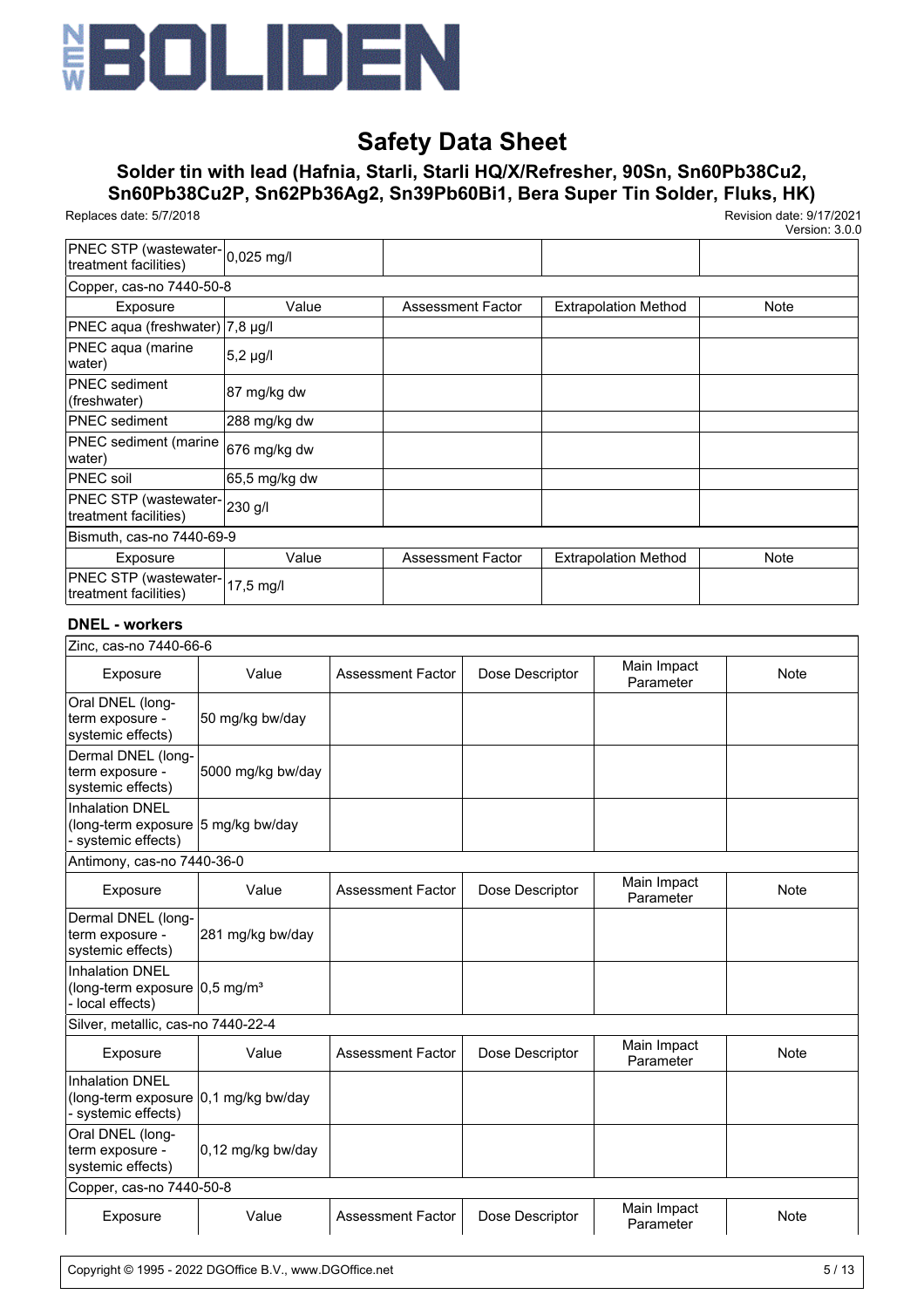

## **Solder tin with lead (Hafnia, Starli, Starli HQ/X/Refresher, 90Sn, Sn60Pb38Cu2, Sn60Pb38Cu2P, Sn62Pb36Ag2, Sn39Pb60Bi1, Bera Super Tin Solder, Fluks, HK)**

Replaces date: 5/7/2018 Revision date: 9/17/2021

Version: 3.0.0

| Dermal DNEL (long-<br>term exposure -<br>systemic effects)       | $0,041$ mg/kg bw/day                   |                          |                 |                          |             |  |
|------------------------------------------------------------------|----------------------------------------|--------------------------|-----------------|--------------------------|-------------|--|
| <b>Inhalation DNEL</b>                                           |                                        |                          |                 |                          |             |  |
| - systemic effects)                                              | (long-term exposure 0,041 mg/kg bw/day |                          |                 |                          |             |  |
| Oral DNEL (long-                                                 |                                        |                          |                 |                          |             |  |
| term exposure -<br>systemic effects)                             | 0,041 mg/kg bw/day                     |                          |                 |                          |             |  |
| <b>Dermal DMEL</b>                                               |                                        |                          |                 |                          |             |  |
| (acute/short-term                                                | 0,082 mg/kg bw/day                     |                          |                 |                          |             |  |
| exposure - systemic<br>effects)                                  |                                        |                          |                 |                          |             |  |
| <b>Inhalation DNEL</b>                                           |                                        |                          |                 |                          |             |  |
| (acute/short-term                                                | 0,082 mg/kg bw/day                     |                          |                 |                          |             |  |
| exposure - systemic                                              |                                        |                          |                 |                          |             |  |
| effects)                                                         |                                        |                          |                 |                          |             |  |
| Oral DMEL<br>(acute/short-term                                   |                                        |                          |                 |                          |             |  |
| exposure - systemic                                              | 0,082 mg/kg bw/day                     |                          |                 |                          |             |  |
| effects)                                                         |                                        |                          |                 |                          |             |  |
| Bismuth, cas-no 7440-69-9                                        |                                        |                          |                 |                          |             |  |
| Exposure                                                         | Value                                  | <b>Assessment Factor</b> | Dose Descriptor | Main Impact<br>Parameter | <b>Note</b> |  |
| <b>Inhalation DNEL</b>                                           |                                        |                          |                 |                          |             |  |
| (long-term exposure $13,1 \text{ mg/m}^3$<br>- systemic effects) |                                        |                          |                 |                          |             |  |

#### **DNEL - general population**

| Zinc, cas-no 7440-66-6                                                                 |                     |                          |                 |                          |      |  |
|----------------------------------------------------------------------------------------|---------------------|--------------------------|-----------------|--------------------------|------|--|
| Exposure                                                                               | Value               | <b>Assessment Factor</b> | Dose Descriptor | Main Impact<br>Parameter | Note |  |
| Oral DNEL (long-<br>term exposure -<br>systemic effects)                               | 50 mg/kg bw/day     |                          |                 |                          |      |  |
| Dermal DNEL (long-<br>term exposure -<br>systemic effects)                             | 5000 mg/kg bw/day   |                          |                 |                          |      |  |
| <b>Inhalation DNEL</b><br>(long-term exposure<br>- systemic effects)                   | 2,5 mg/kg bw/day    |                          |                 |                          |      |  |
| Silver, metallic, cas-no 7440-22-4                                                     |                     |                          |                 |                          |      |  |
| Exposure                                                                               | Value               | <b>Assessment Factor</b> | Dose Descriptor | Main Impact<br>Parameter | Note |  |
| <b>Inhalation DNEL</b><br>(long-term exposure 0,04 mg/kg bw/day<br>- systemic effects) |                     |                          |                 |                          |      |  |
| Oral DNEL (long-<br>term exposure -<br>systemic effects)                               | $0,12$ mg/kg bw/day |                          |                 |                          |      |  |
| Bismuth, cas-no 7440-69-9                                                              |                     |                          |                 |                          |      |  |
| Exposure                                                                               | Value               | <b>Assessment Factor</b> | Dose Descriptor | Main Impact<br>Parameter | Note |  |
| Oral DNEL (long-<br>term exposure -<br>systemic effects)                               | 13,3 mg/kg bw/day   |                          |                 |                          |      |  |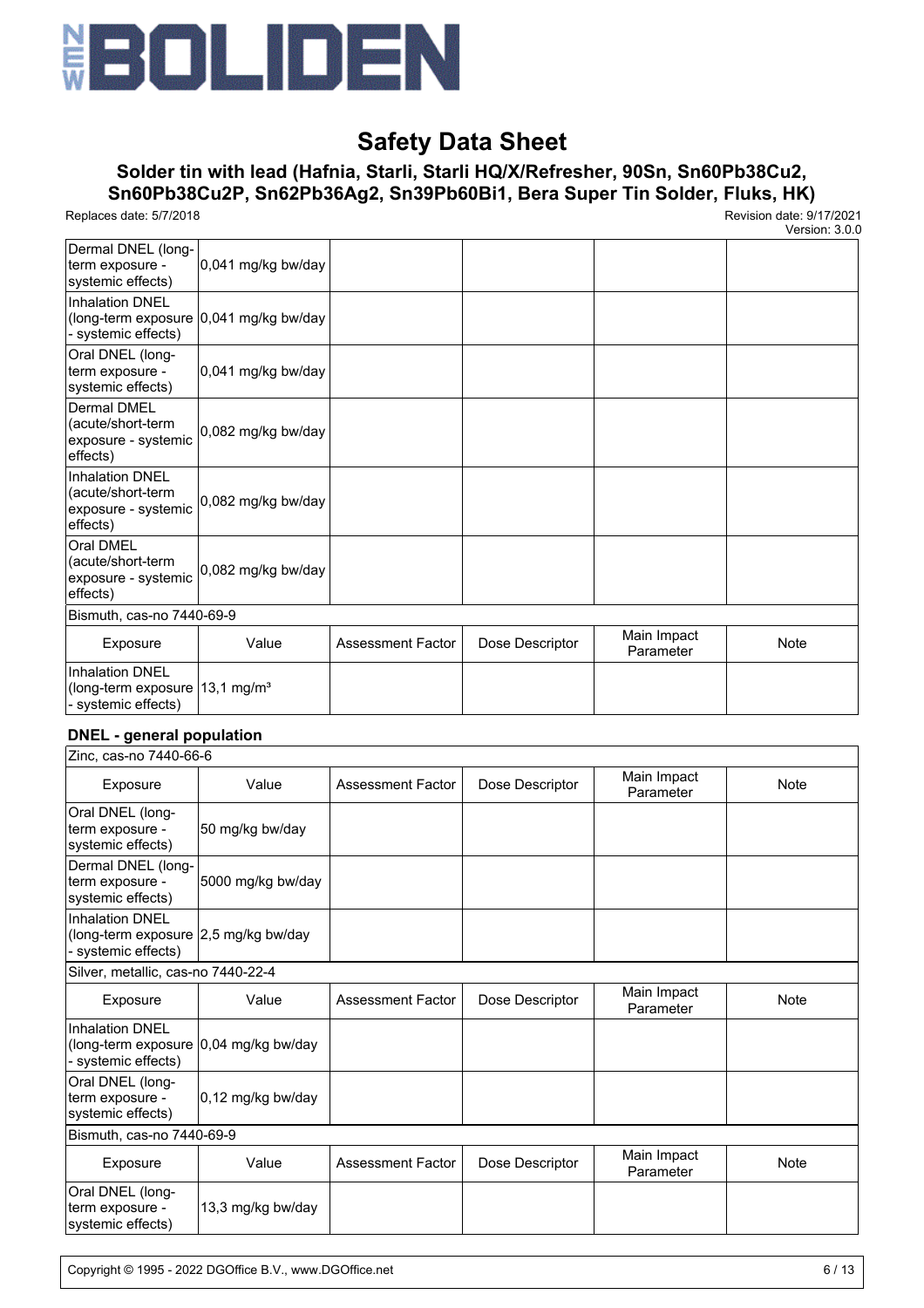

# **Solder tin with lead (Hafnia, Starli, Starli HQ/X/Refresher, 90Sn, Sn60Pb38Cu2,**

**Sn60Pb38Cu2P, Sn62Pb36Ag2, Sn39Pb60Bi1, Bera Super Tin Solder, Fluks, HK)**

Replaces date: 5/7/2018 Revision date: 9/17/2021

Version: 3.0.0

| 8.2. Exposure controls                     |                                                                                                                                                                                                                                                                |
|--------------------------------------------|----------------------------------------------------------------------------------------------------------------------------------------------------------------------------------------------------------------------------------------------------------------|
| Appropriate engineering<br>controls:       | Wear the personal protective equipment specified below.                                                                                                                                                                                                        |
| eye/face protection:                       | Personal protective equipment, Wear safety goggles if there is a risk of eye splash. Eye protection must conform to EN<br>166.                                                                                                                                 |
| skin protection:                           | <b>Personal protective equipment.</b> Wear protective gloves which protect against contact and splashing from molten metal.<br>Gloves must conform to FN 12477.                                                                                                |
| respiratory protection:                    | <b>Personal protective equipment,</b> In case of heating/use of the product in an area with inadequate ventilation, wear<br>respiratory protection with filter B/P3. Respiratory protection must conform to one of the<br>following standards: EN 136/140/145. |
| <b>Environmental exposure</b><br>controls: | Ensure compliance with local regulations for emissions.                                                                                                                                                                                                        |

## **SECTION 9: Physical and chemical properties**

#### **9.1. Information on basic physical and chemical properties**

| Parameter                               | Value/unit      |         |  |  |
|-----------------------------------------|-----------------|---------|--|--|
| <b>State</b>                            | Solid substance |         |  |  |
| Colour                                  | Grey            |         |  |  |
| Odour                                   | Characteristic  |         |  |  |
| Solubility                              | No data         |         |  |  |
| Parameter                               | Value/unit      | Remarks |  |  |
| Odour threshold                         | No data         |         |  |  |
| Melting point                           | 179 - 325 °C    |         |  |  |
| Freezing point                          | 179 - 325 °C    |         |  |  |
| Initial boiling point and boiling range | No data         |         |  |  |
| Flammability (solid, gas)               | No data         |         |  |  |
| Flammability limits                     | No data         |         |  |  |
| <b>Explosion limits</b>                 | No data         |         |  |  |
| <b>Flash Point</b>                      | No data         |         |  |  |
| Auto-ignition temperature               | No data         |         |  |  |
| Decomposition temperature               | No data         |         |  |  |
| pH (solution for use)                   | No data         |         |  |  |
| pH (concentrate)                        | No data         |         |  |  |
| Kinematic viscosity                     | No data         |         |  |  |
| Viscosity                               | No data         |         |  |  |
| Partition coefficient n-octonol/water   | No data         |         |  |  |
| Vapour pressure                         | No data         |         |  |  |
| Density                                 | No data         |         |  |  |
| Relative density                        | $8 - 11.1$      |         |  |  |
| Vapour density                          | No data         |         |  |  |
| Relative density (sat. air)             | No data         |         |  |  |
| Particle characteristics                | No data         |         |  |  |

## **9.2. Other information**

**Other Information:** None.

## **SECTION 10: Stability and reactivity**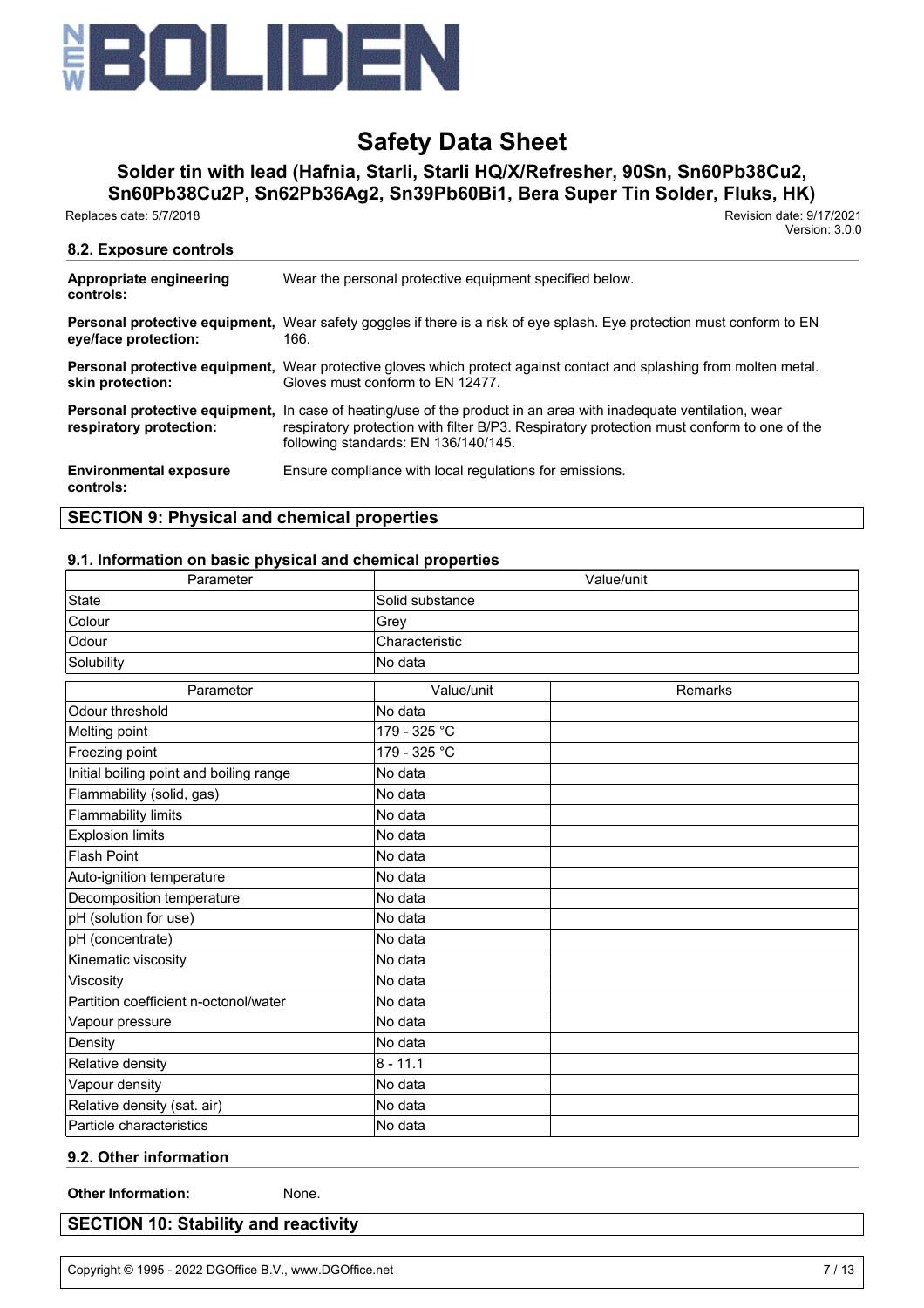

# **Solder tin with lead (Hafnia, Starli, Starli HQ/X/Refresher, 90Sn, Sn60Pb38Cu2,**

**Sn60Pb38Cu2P, Sn62Pb36Ag2, Sn39Pb60Bi1, Bera Super Tin Solder, Fluks, HK)**

 Replaces date: 5/7/2018 Revision date: 9/17/2021 Version: 3.0.0

### **10.1. Reactivity**

Reacts with the following: Strong oxidisers/ Acids/ Alkalis/ Chlorine-containing compounds/ Chlorine

### **10.2. Chemical stability**

The product is stable when used in accordance with the supplier's directions.

### **10.3. Possibility of hazardous reactions**

None known.

#### **10.4. Conditions to avoid**

None known.

#### **10.5. Incompatible materials**

Strong oxidisers/ Acids/ Alkalis/ Chlorine-containing compounds/ Chlorine

#### **10.6. Hazardous decomposition products**

Product decomposes in fire conditions or when heated to high temperatures, and inflammable and toxic gases may be released.

### **SECTION 11: Toxicological information**

### **11.1. Information on hazard classes as defined in Regulation (EC) No 1272/2008**

#### **Acute toxicity - oral**

#### **Tin, cas-no 7440-31-5**

| Organism                           | Test Type                        | Exposure time | Value<br>Conclusion |            | Test method | Source |  |  |  |  |  |
|------------------------------------|----------------------------------|---------------|---------------------|------------|-------------|--------|--|--|--|--|--|
| ∣Rat                               | LD50<br>IOECD 423<br>> 2000mg/kg |               |                     |            |             |        |  |  |  |  |  |
| Silver, metallic, cas-no 7440-22-4 |                                  |               |                     |            |             |        |  |  |  |  |  |
| Organism                           | Test Type                        | Exposure time | Value               | Conclusion | Test method | Source |  |  |  |  |  |
| ∣Rat                               | D50-                             |               | > 2000 mg/kg        |            |             |        |  |  |  |  |  |

#### **Copper, cas-no 7440-50-8**

| ragniem<br>וופוו | vpe<br>es | nosure<br>time | √alue<br>.         | usior<br>Jonch | method<br>$\alpha$<br>ື | iource |
|------------------|-----------|----------------|--------------------|----------------|-------------------------|--------|
| Rat              | ∟D50      |                | nnn<br>300mg/kg bw |                |                         |        |

#### **Bismuth, cas-no 7440-69-9**

| est<br>vpe<br>Organism |      | time<br>Exposure | Value              | Conclusion | ∶method<br>! est | Source |
|------------------------|------|------------------|--------------------|------------|------------------|--------|
| <sup>≀</sup> Raเ       | LD50 |                  | 0.000<br>2000ma/ka |            |                  |        |

Ingestion may cause discomfort. The product does not have to be classified. Based on existing data, the classification criteria are deemed not to have been met.

#### **Acute toxicity - dermal**

#### **Tin, cas-no 7440-31-5**

| Jraanism | vpe<br>est | Exposure time | Value             | Conclusion | method<br>⊺est  | ourceذ |
|----------|------------|---------------|-------------------|------------|-----------------|--------|
| Rat      | ∟D50       |               | 2000ma<br>na/ka - |            | 402<br>OЕ<br>◡◡ |        |

The product does not have to be classified. Based on existing data, the classification criteria are deemed not to have been met.

#### **Acute toxicity - inhalation**

#### **Tin, cas-no 7440-31-5**

| ≀rɑanısm | es<br>ype | posure<br>time<br>-vr<br>–^* | Value | Conclusion | method<br>' est | Source |
|----------|-----------|------------------------------|-------|------------|-----------------|--------|
| Rat      | ∟D50      |                              | 5ma/' | 403<br>◡   |                 |        |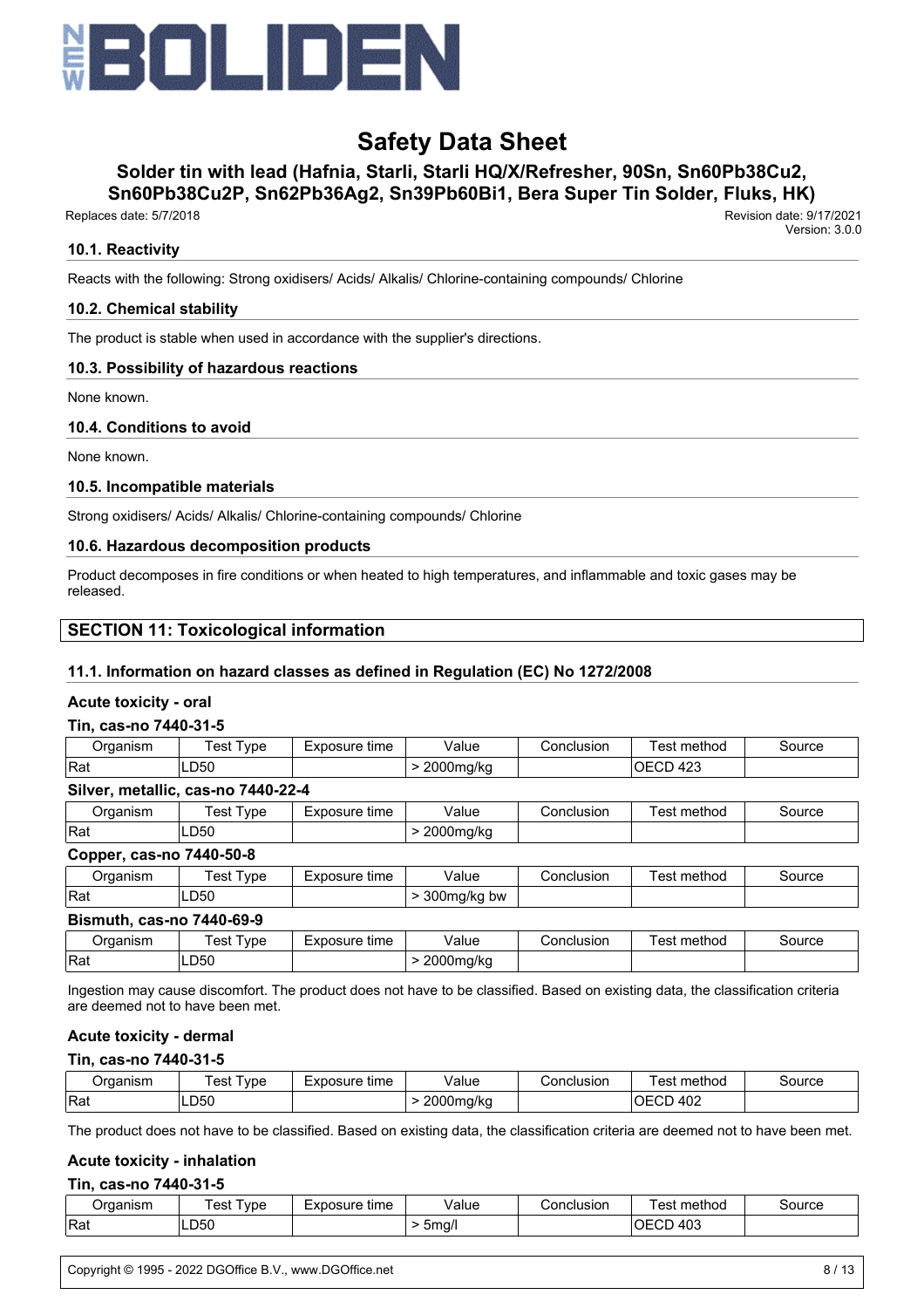

# **Solder tin with lead (Hafnia, Starli, Starli HQ/X/Refresher, 90Sn, Sn60Pb38Cu2,**

**Sn60Pb38Cu2P, Sn62Pb36Ag2, Sn39Pb60Bi1, Bera Super Tin Solder, Fluks, HK)**

Replaces date: 5/7/2018 Revision date: 9/17/2021

Version: 3.0.0

The product does not have to be classified. Based on existing data, the classification criteria are deemed not to have been met. The product does not release hazardous vapours in metallic form. Metallic oxides which are hazardous to inhale are formed during soldering/welding.

#### **Skin corrosion/irritation**

#### **Tin, cas-no 7440-31-5**

| P<br>rdanish<br>$\sim$ $\sim$ | vpe<br>es | osure<br>time<br>$-V^r$<br>–⊼L | alue/<br>. | Conclusion                 | <br>method<br>est | source |
|-------------------------------|-----------|--------------------------------|------------|----------------------------|-------------------|--------|
| Rabbit                        |           |                                |            | rritatino<br>INor<br>יזו-ה |                   |        |

May cause slight irritation. The product does not have to be classified. Based on existing data, the classification criteria are deemed not to have been met.

#### **Serious eye damage/eye irritation**

#### **Tin, cas-no 7440-31-5**

| P<br>ruanish | vpe<br>est | Exposure<br>time | $\cdot$<br>alue/<br>. | Conclusion        | method<br>est | source |
|--------------|------------|------------------|-----------------------|-------------------|---------------|--------|
| Rabbit       |            |                  |                       | .rıtatınc<br>∣N∩r |               |        |

May cause eye irritation. The product does not have to be classified. Based on existing data, the classification criteria are deemed not to have been met.

| <b>Respiratory sensitisation or</b><br>skin sensitisation: | The product does not have to be classified. Test data are not available.                                                                                                                                                                                                                                                                                                                                                          |
|------------------------------------------------------------|-----------------------------------------------------------------------------------------------------------------------------------------------------------------------------------------------------------------------------------------------------------------------------------------------------------------------------------------------------------------------------------------------------------------------------------|
| Germ cell mutagenicity:                                    | The product does not have to be classified. Test data are not available.                                                                                                                                                                                                                                                                                                                                                          |
| <b>Carcinogenic properties:</b>                            | The product does not have to be classified. Test data are not available.                                                                                                                                                                                                                                                                                                                                                          |
| <b>Reproductive toxicity:</b>                              | May damage fertility. May damage the unborn child. May cause harm to breast-fed<br>children.                                                                                                                                                                                                                                                                                                                                      |
| <b>Single STOT exposure:</b>                               | The product does not have to be classified. Test data are not available. Inhalation of smoke<br>from the soldering / welding process may cause irritation to the upper airways. May cause<br>a burning sensation in the nose, mouth and throat, as well as headaches, coughing and<br>discomfort.                                                                                                                                 |
| <b>Repeated STOT exposure:</b>                             | Causes damage to organs through prolonged or repeated exposure. Prolonged inhalation<br>may cause water in the lungs. Prolonged or repeated exposure by skin contact or<br>inhalation of vapours may cause damage to the central nervous system. Prolonged<br>exposure to welding smoke and particles constitutes a risk of developing asthmatic<br>diseases, various respiratory disorders and cancer of the respiratory system. |
| <b>Aspiration hazard:</b>                                  | The product does not have to be classified. Test data are not available.                                                                                                                                                                                                                                                                                                                                                          |
| 11.2. Information on other hazards                         |                                                                                                                                                                                                                                                                                                                                                                                                                                   |
| Other toxicological effects:                               | None known.                                                                                                                                                                                                                                                                                                                                                                                                                       |

### **SECTION 12: Ecological information**

#### **12.1. Toxicity**

### **Tin, cas-no 7440-31-5**

| Organism         | Species                 | Exposure time | Test Type | Value            | Conclusion | Test method | Source |
|------------------|-------------------------|---------------|-----------|------------------|------------|-------------|--------|
| !Fish            | Pimephales<br>Ipromelas |               | 96hLC50   | $> 12.4 \mu$ g/l |            | IOECD 203   |        |
| <b>Crustacea</b> | Daphnia<br> magna       |               | 7dEC50    | $> 3200 \mu g/l$ |            |             |        |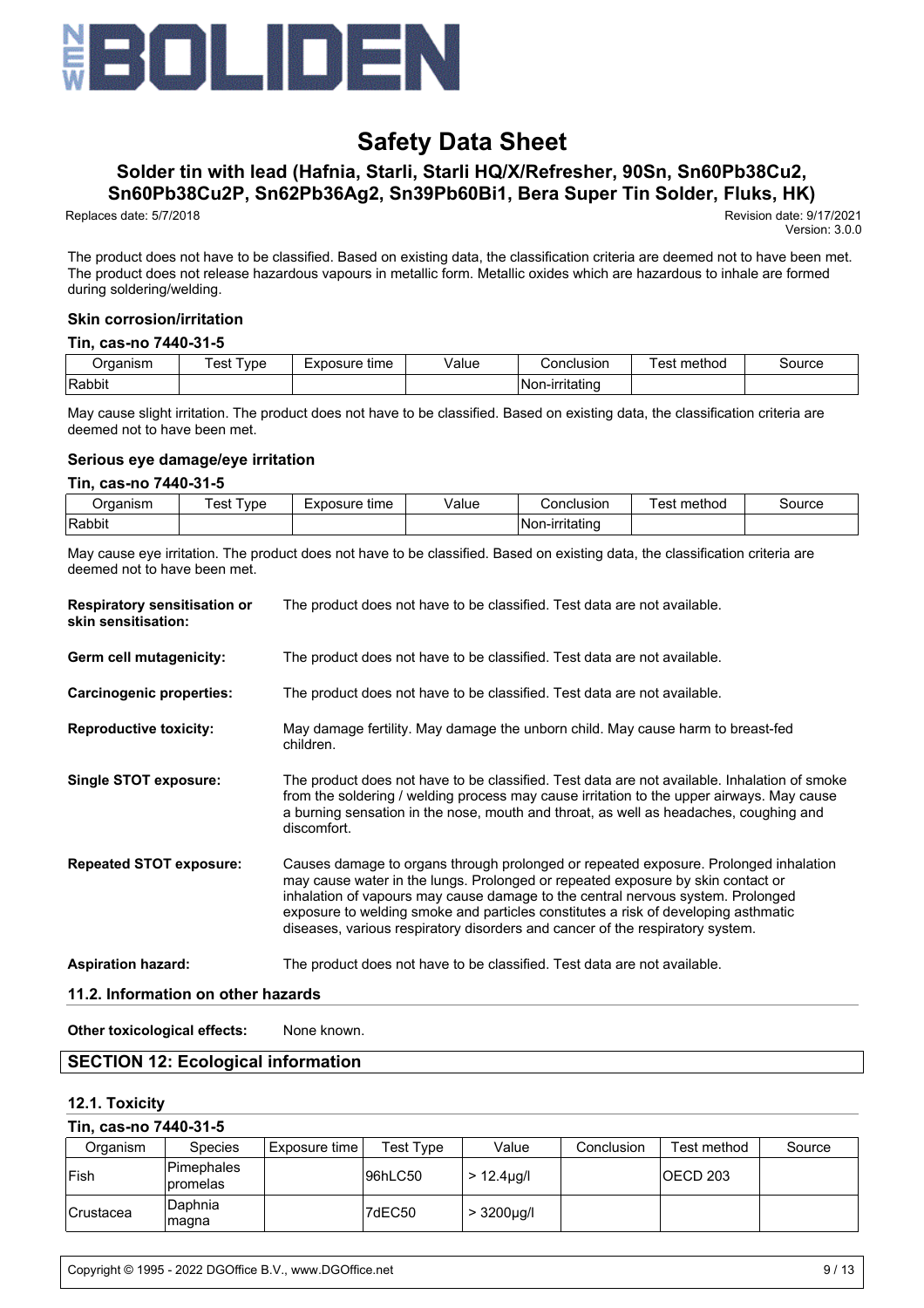

## **Solder tin with lead (Hafnia, Starli, Starli HQ/X/Refresher, 90Sn, Sn60Pb38Cu2, Sn60Pb38Cu2P, Sn62Pb36Ag2, Sn39Pb60Bi1, Bera Super Tin Solder, Fluks, HK)**

Replaces date: 5/7/2018 Revision date: 9/17/2021

|                                   |                                        |                 |                  |                      |                      |                     | Version: 3.0.0 |
|-----------------------------------|----------------------------------------|-----------------|------------------|----------------------|----------------------|---------------------|----------------|
| Algae                             | Pseudokirchne<br>riella<br>subcapitata |                 | 72hEC50          | $> 19.2 \mu g/l$     |                      | OECD <sub>201</sub> |                |
|                                   | Antimony, cas-no 7440-36-0             |                 |                  |                      |                      |                     |                |
| Organism                          | Species                                | Exposure time   | <b>Test Type</b> | Value                | Conclusion           | Test method         | Source         |
|                                   |                                        |                 |                  |                      |                      |                     |                |
| Fish                              | Pimephales<br>promelas                 |                 | 96hLC50          | 14.4mg/l             |                      |                     |                |
| Algae                             | Pseudokirchne<br>riella<br>subcapitata |                 | 72hErC50         | $> 36.6$ mg/l        |                      |                     |                |
| Fish                              | Pimephales<br>promelas                 |                 | 28dNOEC          | $1.13 - 2.31$ mg/l   |                      |                     |                |
| Crustacea                         | Daphnia<br>magna                       |                 | 21dNOEC          | 1.74 - 3.13mg/l      |                      |                     |                |
| Algae                             | Pseudokirchne<br>riella<br>subcapitata |                 | 72hNOEC          | $2.11 - 4.00$ mg/l   |                      |                     |                |
| Crustacea                         | Chlorohydra<br>viridissima             |                 | 96hEC50          | 1.77mg/l             |                      |                     |                |
| Fish                              | Pagrus major                           |                 | 96hLC50          | 6.9 <sub>mg</sub> /l |                      |                     |                |
| Algea or other<br>acquatic plants | Lemna minor                            |                 | 4dEC50           | $> 25.5$ mg/l        |                      |                     |                |
|                                   | Silver, metallic, cas-no 7440-22-4     |                 |                  |                      |                      |                     |                |
| Organism                          | Species                                | Exposure time   | <b>Test Type</b> | Value                | Conclusion           | Test method         | Source         |
| Fish                              | Pimephales<br>promelas                 |                 | 96hLC50          | $1.2$ mg/l           |                      |                     |                |
| Fish                              | Oncorhynchus<br>mykiss                 | 196 d           | <b>EC10</b>      | $0.17$ mg/l          |                      |                     |                |
| Fish                              | Pimephales<br>promelas                 | 32 d            | <b>EC10</b>      | $0.44$ mg/l          |                      |                     |                |
| Crustacea                         | Daphnia<br>magna                       |                 | 48hLC50          | $0.22$ mg/l          |                      |                     |                |
| Fish                              | Pimephales<br>promelas                 | 32 d            | <b>NOEC</b>      | $0.351$ mg/l         | Permanent<br>dammage |                     |                |
| Crustacea                         | Daphnia<br>magna                       | 21 <sub>d</sub> | EC10             | 2.14mg/l             | Permanent<br>dammage |                     |                |
| Algae                             | Chlamydomon<br>as reinhardtii          | 24 h            | <b>EC10</b>      | $0.54$ mg/l          |                      |                     |                |
| Algae                             | Pseudokirchne<br>riella<br>subcapitata | 24 h            | <b>EC10</b>      | $0.41$ mg/l          |                      |                     |                |
| Crustacea                         | Ceriodaphnia<br>dubia                  |                 | 48hLC50          | $0.76$ mg/l          |                      |                     |                |
| Crustacea                         | Ceriodaphnia<br>dubia                  | 7 d             | <b>EC10</b>      | 2.48mg/l             | Reproduction         |                     |                |
| Fish                              | Salmo trutta                           | 217 d           | <b>EC10</b>      | $0.19$ mg/l          |                      |                     |                |
| Fish                              | Oncorhynchus<br>mykiss                 |                 | 96hLC50          | 1.48mg/l             |                      |                     |                |
| Fish                              | Pimephales<br>promelas                 | 32 d            | <b>EC10</b>      | $0.39$ mg/l          | Permanent<br>dammage |                     |                |
| Crustacea                         | Ceriodaphnia<br>reticulata             | 7 d             | <b>NOEC</b>      | $1$ mg/l             | Reproduction         |                     |                |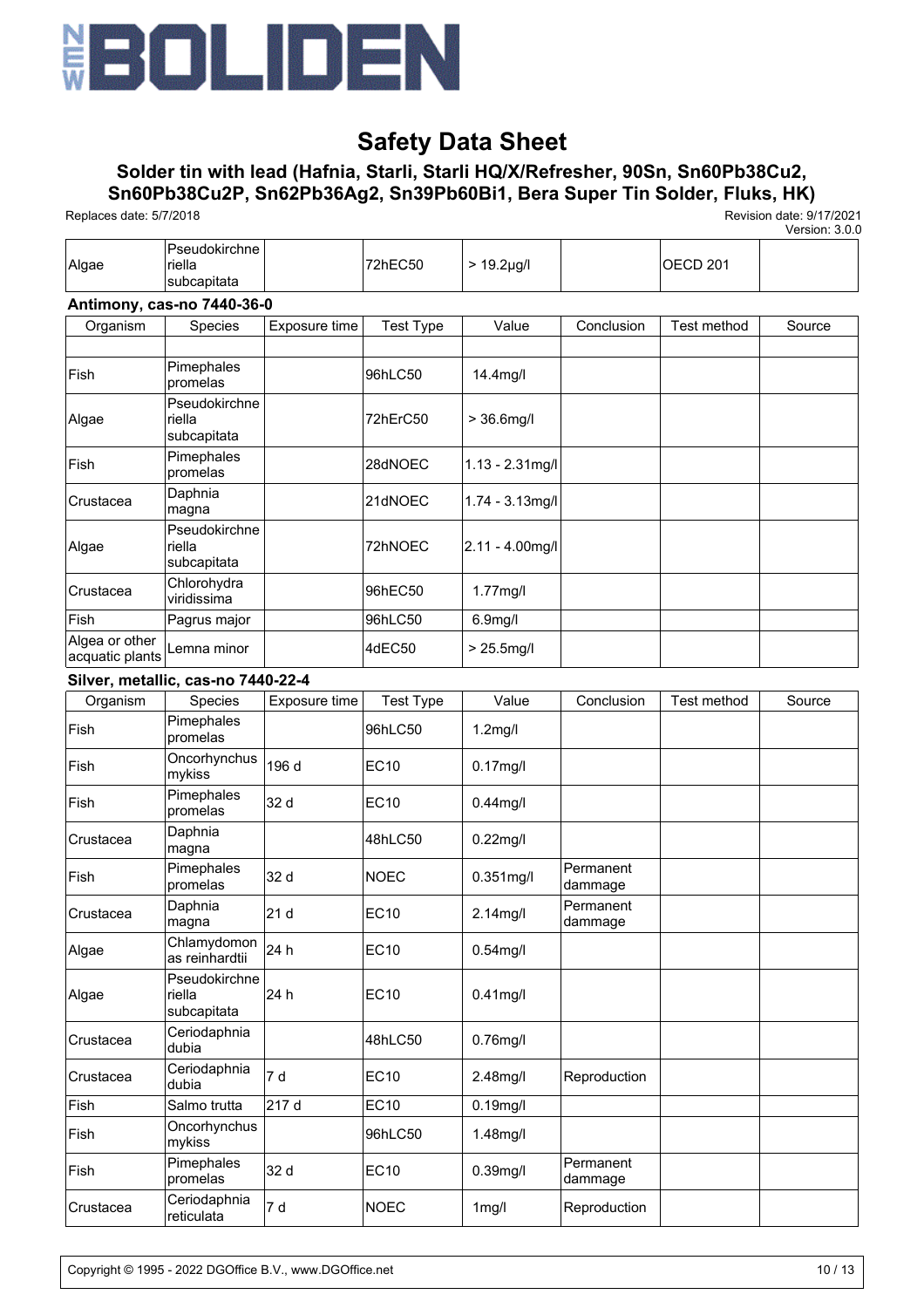

## **Solder tin with lead (Hafnia, Starli, Starli HQ/X/Refresher, 90Sn, Sn60Pb38Cu2, Sn60Pb38Cu2P, Sn62Pb36Ag2, Sn39Pb60Bi1, Bera Super Tin Solder, Fluks, HK)**

Replaces date: 5/7/2018 Revision date: 9/17/2021

Version: 3.0.0

| <b>Fish</b> | Salmo<br> qairdneri |        | 96hLC50          | 6.5g/l              | <b>Soft water</b> |  |
|-------------|---------------------|--------|------------------|---------------------|-------------------|--|
| Fish        | Salmo<br> qairdneri |        | 96hLC50          | 13 <sub>mg</sub> /l | <b>Hard water</b> |  |
| <b>Fish</b> | ISalmo trutta       | 1217 d | EC <sub>10</sub> | $1.23$ mg/l         |                   |  |

The product does not have to be classified. Based on existing data, the classification criteria are deemed not to have been met.

#### **12.2. Persistence and degradability**

The concept of biodegradability is not relevant, as the substance is inorganic.

#### **12.3. Bioaccumulative potential**

#### **Tin, cas-no 7440-31-5**

| Organism | Species | Exposure<br>time | vpe<br>'est | Value | Conclusionٽ | $\cdot$ .<br>method<br>est | Source |
|----------|---------|------------------|-------------|-------|-------------|----------------------------|--------|
|          |         |                  | Loa<br>Kd:  | 7. -  |             |                            |        |

#### **Antimony, cas-no 7440-36-0**

| <b>Draanism</b> | Species | tıme<br>Exposure | 'est<br>vpe <sup>'</sup>  | Value      | Conclusion | ∵method<br>'est | ⊰ource |
|-----------------|---------|------------------|---------------------------|------------|------------|-----------------|--------|
|                 |         |                  | Loq<br>$\mathbf{z}$<br>rν | 2.07<br>__ |            |                 |        |

Test data are not available.

#### **12.4. Mobility in soil**

Test data are not available.

#### **12.5. Results of PBT and vPvB assessment**

No assessment required, as the product contains inorganic matter only.

#### **12.6. Endocrine disrupting properties**

#### **12.7. Other adverse effects**

None known.

### **SECTION 13: Disposal considerations**

#### **13.1. Waste treatment methods**

Avoid discharge to drain or surface water.

If this product as supplied becomes a waste, it meets the criteria of a hazardous waste (Dir. 2008/98/EU). Collect spills and waste in closed, leak-proof containers for disposal at the local hazardous waste site.

Empty, cleansed packaging should be disposed of for recycling. Uncleansed packaging is to be disposed of via the local wasteremoval scheme.

**Category of waste:** EWC code: Depends on line of business and use, for instance 06 04 05\* wastes containing other heavy metals Absorbent/cloth contaminated with the product: EWC code: 15 02 02 absorbents, filter materials (including oil filters not otherwise specified), wiping cloths, protective clothing contaminated by dangerous substances.

### **SECTION 14: Transport information**

| 14.1. UN number or ID number: Not applicable.<br>14.2. UN proper shipping<br>name: | Not applicable. | 14.4. Packing group:<br>14.5. Environmental<br>hazards: | Not applicable.<br>Not applicable. |
|------------------------------------------------------------------------------------|-----------------|---------------------------------------------------------|------------------------------------|
| 14.3. Transport hazard<br>class(es):                                               | Not applicable. |                                                         |                                    |

Copyright © 1995 - 2022 DGOffice B.V., www.DGOffice.net 11 / 13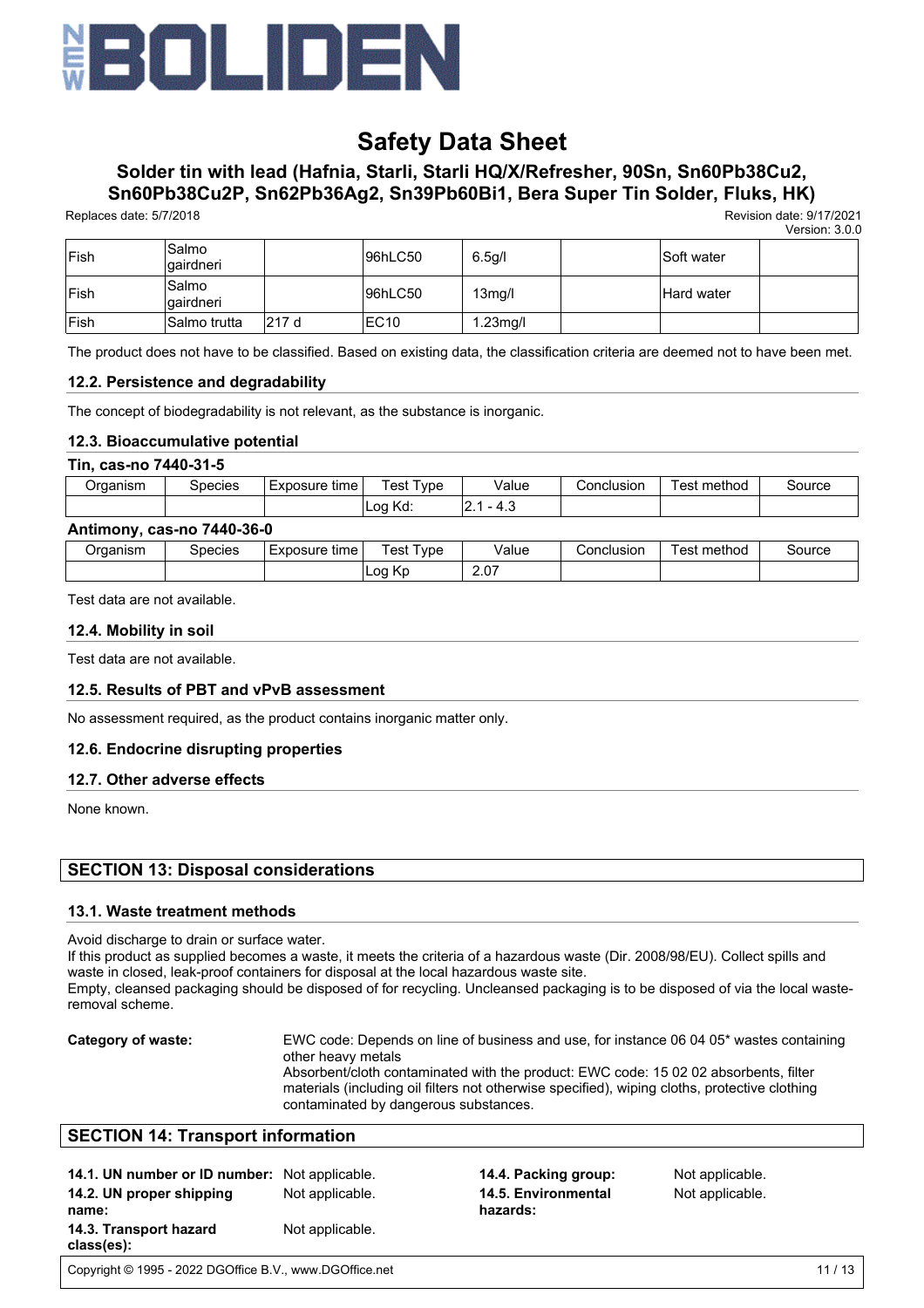

# **Solder tin with lead (Hafnia, Starli, Starli HQ/X/Refresher, 90Sn, Sn60Pb38Cu2,**

**Sn60Pb38Cu2P, Sn62Pb36Ag2, Sn39Pb60Bi1, Bera Super Tin Solder, Fluks, HK)**

Replaces date: 5/7/2018 Revision date: 9/17/2021

Version: 3.0.0

#### **14.6. Special precautions for user**

None.

### **14.7. Maritime transport in bulk according to IMO instruments**

Not included.

### **SECTION 15: Regulatory information**

#### **15.1. Safety, health and environmental regulations/legislation specific for the substance or mixture**

**Special Provisions:** Regulation (EU) of the European Parliament and of the Council concerning the export and import of hazardous chemicals. Special care should be applied for employees under the age of 18. Young people under the age of 18 may not carry out any work causing harmful exposure to this product.

> Covered by: The product is comprised by Regulation 1907/2006/EC, Annex XVII concerning restrictions.

> Council Directive (EC) on the protection of young people at work. Council Directive (EC) on the introduction of measures to encourage improvements in the safety and health at work of pregnant workers and workers who have recently given birth or are breastfeeding.

#### **15.2. Chemical Safety Assessment**

| REACH Reg. No.        | Substance name   |
|-----------------------|------------------|
| 01-2119467174-37-0023 | Zinc             |
| 01-2119475609-24-0026 | Antimony         |
| 01-2119480154-42-0184 | Copper           |
| 01-2119486474-28-0024 | Tin              |
| 01-2119513221-59-0085 | ∟ead             |
| 01-2119555669-21-0074 | Silver, metallic |

## **SECTION 16: Other information**

#### **Version history and indication of changes**

| Version                              | Revision date                                                                                                                                                                                                                                                                                                                                                                                    | Responsible                                               | Changes  |  |
|--------------------------------------|--------------------------------------------------------------------------------------------------------------------------------------------------------------------------------------------------------------------------------------------------------------------------------------------------------------------------------------------------------------------------------------------------|-----------------------------------------------------------|----------|--|
| 3.0.0                                | 9/17/2021                                                                                                                                                                                                                                                                                                                                                                                        | Bureau Veritas HSE / MPE                                  | $1 - 16$ |  |
| <b>Abbreviations:</b>                | STOT: Specific Target Organ Toxicity<br>PBT: Persistent, Bioaccumulative and Toxic<br>vPvB: Very Persistent and Very Bioaccumulative<br>DNEL: Derived No Effect Level<br><b>PNEC: Predicted No Effect Concentration</b>                                                                                                                                                                          |                                                           |          |  |
| <b>Other Information:</b>            | This safety data sheet has been prepared for and applies to this product only. It is based on<br>our current knowledge and the information that the supplier was able to provide about the<br>product at the time of preparation. The safety data sheet complies with applicable law on<br>preparation of safety data sheets in accordance with 1907/2006/EC (REACH) as<br>subsequently changed. |                                                           |          |  |
| <b>Training advice:</b>              | A thorough knowledge of this safety data sheet should be a prerequisite condition.                                                                                                                                                                                                                                                                                                               |                                                           |          |  |
| <b>Classification method:</b>        |                                                                                                                                                                                                                                                                                                                                                                                                  | Calculation based on the hazards of the known components. |          |  |
| <b>List of relevant H-statements</b> |                                                                                                                                                                                                                                                                                                                                                                                                  |                                                           |          |  |

Copyright © 1995 - 2022 DGOffice B.V., www.DGOffice.net 12 / 13